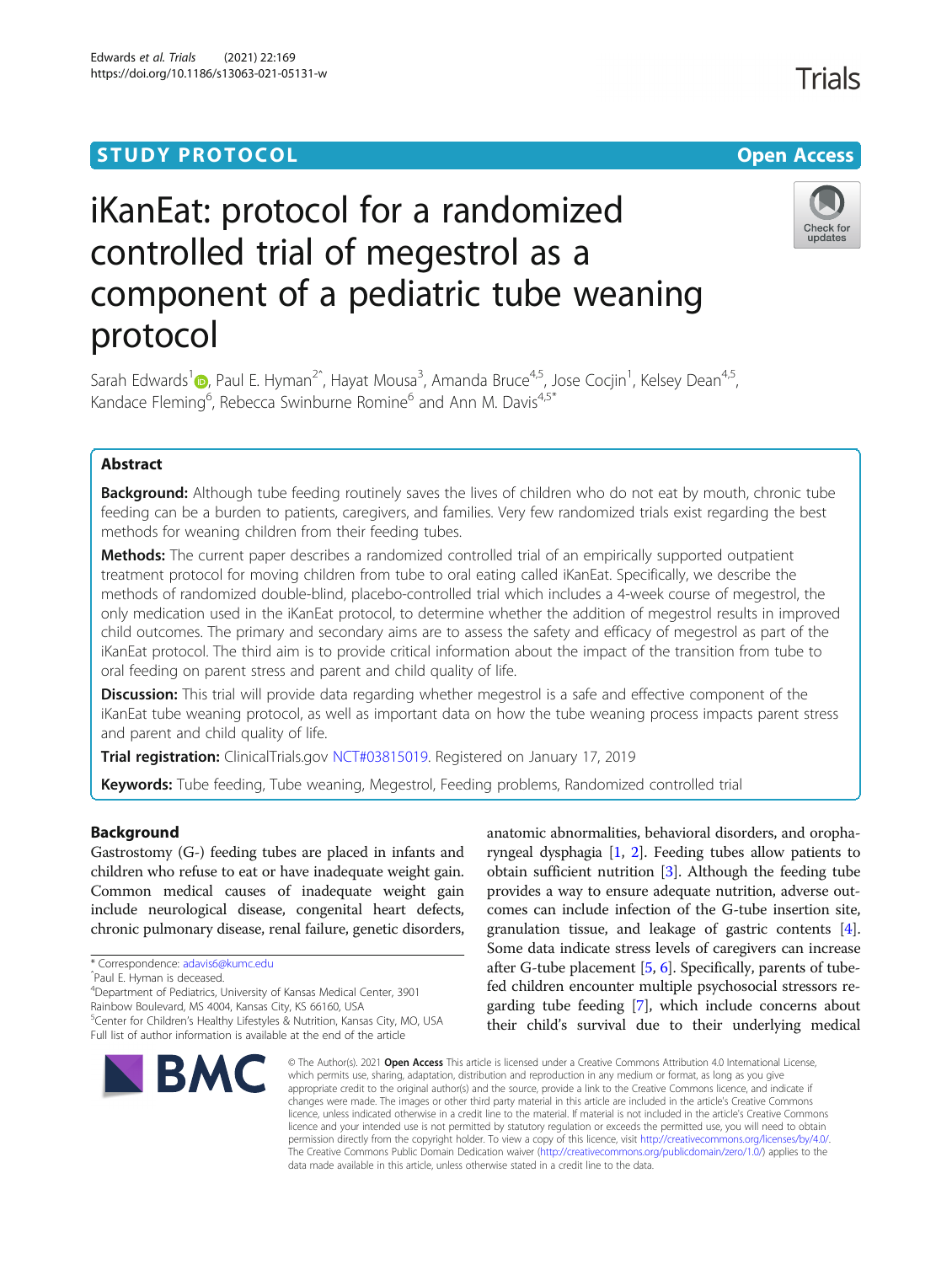issues, feelings of "failure" due to their inability to feed their child orally [\[8](#page-10-0)], increased feelings of stress around the tube feeding [[9\]](#page-10-0), and decreased support from others due to the tube feeding [\[10](#page-10-0), [11\]](#page-10-0). It has been demonstrated that initiating the transition from tube to oral feeding as early as possible improves the likelihood of successful tube weaning [\[3](#page-10-0)].

Existing treatment options for transitioning from tube to oral feeding include outpatient, inpatient, and day treatment. The most widely available treatment option is outpatient treatment by a multidisciplinary team [\[12](#page-10-0)]. These teams include professionals from multiple specialties, including medical (pediatric gastroenterologist or pediatrician), psychology, speech, occupational therapy, and nutrition [[13](#page-10-0)]. Outpatient treatment is typically covered by health insurance and can be tailored to meet the needs of the patient and family. Typically, the patient and family see the providers regularly (i.e., monthly, quarterly) to receive recommendations that are then implemented in the home. This treatment option is effective for some patients, but other children require a more intensive program for the tube weaning process.

Our team developed a novel interdisciplinary outpatient protocol for transitioning children from tube to oral feeding [[14,](#page-10-0) [15\]](#page-10-0) called "iKanEat." Previous data suggest iKanEat is effective for transitioning tube-fed children to eating by mouth  $[16]$  $[16]$  and results in statistically significant and clinically meaningful increases in oral eating. iKanEat was originally composed of several key components, including two medications—amitriptyline and megestrol. However, our most recent work (NIH HD066629) [\[16](#page-10-0)] demonstrated that amitriptyline is not a necessary component of the protocol, as all children who completed the protocol consumed 100% of their calories orally at post-treatment regardless of receiving amitriptyline or placebo. Amitriptyline was subsequently removed from the iKanEat protocol. The current protocol is a randomized controlled trial of the second medication (megestrol) compared to placebo, to assess whether the addition of a 4-week course of megestrol improves child outcomes within the iKanEat protocol. Because corticosteroids can have significant side effects, it is critical to determine if the benefits of megestrol as part of iKanEat outweigh the risks of the medication. It is imperative that we determine the efficacy and safety of the protocol including 4 weeks of megestrol before we move toward broad dissemination.

Megestrol is a steroid and progestational drug approved by the FDA for treating anorexia or weight loss in adults with acquired immunodeficiency syndrome. The precise mechanism of action that leads to increased appetite and weight gain is unknown, but is likely related to megestrol's glucocorticoid effect [\[10](#page-10-0)]. Side effects of megestrol may include suppression of

the adrenal glands and new-onset diabetes mellitus [[10\]](#page-10-0). These complications are minimized by limiting the duration of treatment to 6 weeks  $[10]$  $[10]$  $[10]$ . Other side effects may include heart failure, nausea and vomiting, edema, dyspnea, hyperglycemia, alopecia, hypertension, carpal tunnel syndrome, mood changes, malaise, asthenia, lethargy, sweating, and rash [[10\]](#page-10-0).

Megestrol's safety and efficacy have not been established in children. However, there are several pediatric trials with megestrol for anorexia or malnutrition [[11,](#page-10-0) [17](#page-10-0)–[20](#page-10-0)]. Two pediatric trials have focused on megestrol to increase appetite in cancer patients [[17,](#page-10-0) [18](#page-10-0)]. Cuvelier and colleagues showed clinically significant effects of megestrol on weight gain  $(+19.7\%$  versus placebo − 1.3%). Only two of the 13 megestrol patients developed severe adrenal insufficiency [[17](#page-10-0)]. The other study employed megestrol as a second-line treatment if the child did not respond to cyproheptadine (Periactin) [[18](#page-10-0)]. Five of the seven patients responded positively to megestrol, and only one showed adrenal suppression [\[18\]](#page-10-0). A retrospective study by Orme and colleagues again demonstrated the effectiveness of megestrol in appetite, caloric intake, and weight gain, but the majority of the patients exhibited some effects of adrenal suppression; one exhibited clinically significant adrenal suppression [[19\]](#page-10-0). These adrenal changes are reversible once the medication is discontinued, as demonstrated by a study with children with cystic fibrosis [[20](#page-10-0)]. In this randomized control trial of patients with cystic fibrosis, patients in the treatment group reached 100% of their ideal body weight within 3 months of initiating therapy and also improved their pulmonary function [[20\]](#page-10-0). While the majority showed signs of adrenal suppression, it was reversible following cessation of treatment [[20](#page-10-0)]. In a megestrol trial for children with cystic fibrosis, the youngest child treated was 6 months of age and treated with 10 mg megestrol/day or placebo for 12 weeks [[11](#page-10-0)].

The primary aim of the current study is to conduct a randomized double-blind, placebo-controlled trial of a 4-week course of megestrol as a component of the iKanEat protocol. The primary aim is to assess whether the addition of megestrol improves child outcomes. The second aim is to assess the safety of megestrol as part of the iKanEat protocol. Our previous work (as well as work by others) suggests that a 6-week course of megestrol can lead to adrenal insufficiency in some children  $[16–19]$  $[16–19]$  $[16–19]$  $[16–19]$ , so as part of the current protocol, we will assess the safety of a 4-week course of this drug. Finally, the third aim of the study is to examine the effect of the tube to oral transition on parent stress and parent and child quality of life.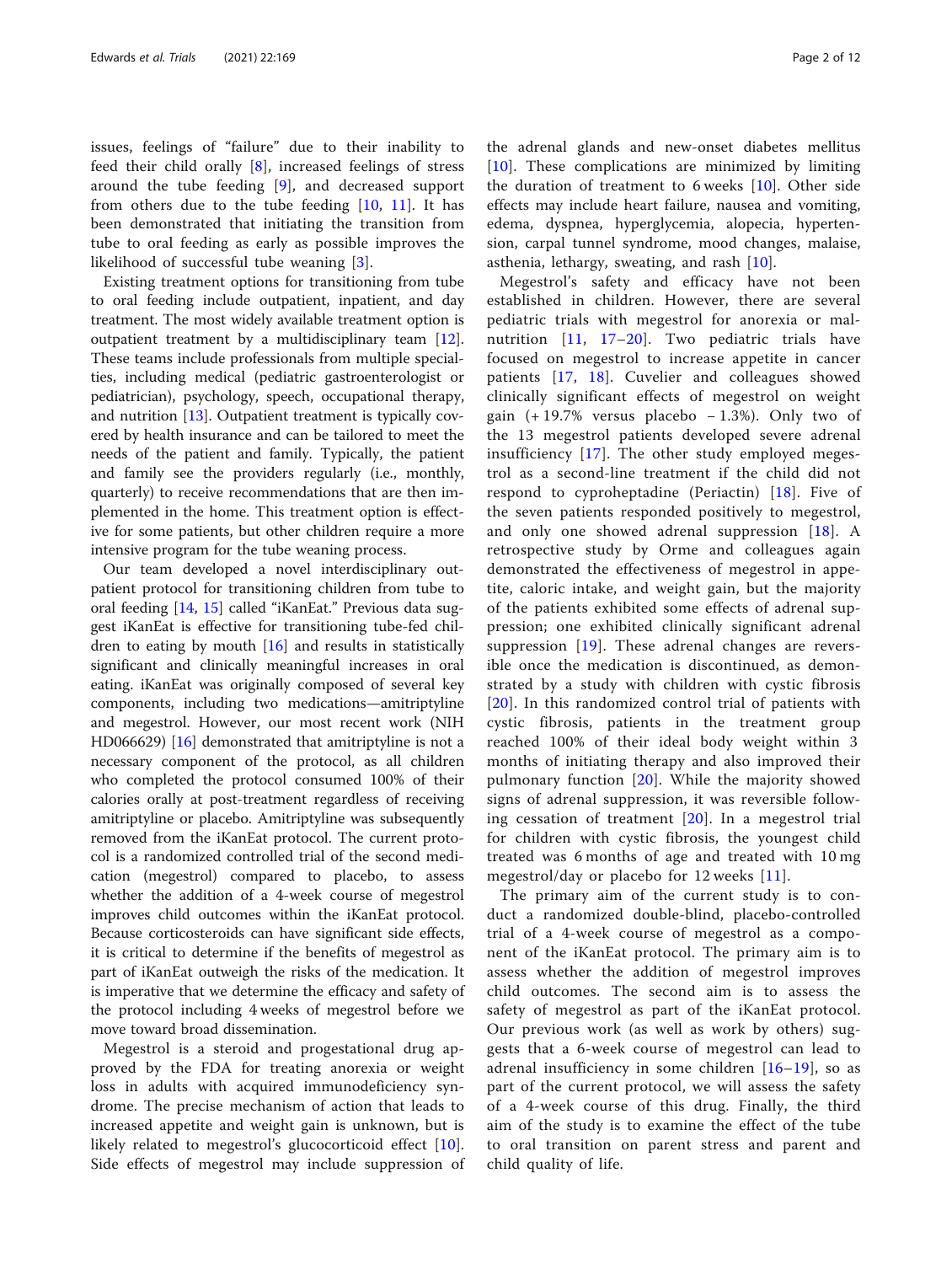# Methods

# Specific aims and hypotheses

Aim 1

To assess the efficacy of megestrol as part of the 24 week iKanEat protocol.

#### Hypothesis 1

Children randomized to the megestrol group will be more successful in making the transition to oral feeding (defined as obtaining at least 90% of calories orally) than children randomized to the placebo group.

# Aim 2

To assess the safety of 4 weeks of megestrol as part of the 24-week iKanEat protocol.

### Hypothesis 2A

Children randomized to the megestrol group will not differ from control children in morning cortisol classification level (low, average, high) and will remain within the normal range at all time points. Analyses 2B: Exploratory analysis will determine which, if any, covariates (gender, age, diagnoses at week 0, and diagnoses at birth) are related to abnormal morning cortisol levels.

#### Aim 3

To examine the effect of the transition from tube to oral feeding on parent stress and parent and child quality of life.

# Hypothesis 3A

The transition to oral feeding will temporarily increase parent stress at week 14 at the cessation of tube feeding; for the children who successfully transition, we hypothesize a return to baseline by week 24.

#### Hypothesis 3B

The successful transition to oral feeding will increase parent/child quality of life at 24 weeks compared to week 0.

### Participant selection and withdrawal

Participants will be identified through multidisciplinary feeding teams at 10 participating sites throughout the USA. Parents of patients who meet the criteria will be approached during feeding team visits or contacted by feeding team staff. Methods of recruitment could include approaching patients during routinely scheduled patient visits, sending letters to patients identified through an electronic medical record or other site-specific patient registry, emailing patients through the electronic medical record platform, or other recruitment methods as allowed by the Institutional Review Board at each site.

Seventy-two children (at least 60 completers) ages 0 year 9 months 0 day through 8 years 31 days will be recruited (see the "[Sample size determination](#page-8-0)" section) with a maximum of one child per family. To ensure an equal balance of male and female across the two groups, the statistical team will evaluate the percentage of male in each group halfway through subject recruitment. If there is not an equal proportion of male/female in each group, the statisticians will implement a change in the allocation tables of the randomization plan to correct this. For inclusion/exclusion criteria, see Table [1,](#page-3-0) all of which are consistent with the prior iKanEat study (NIH HD066629). Children must receive over 80% of their total daily calorie needs from a tube to be classified as tube dependent. The lower age limit matches our recently completed feeding study. For the current study, we set an upper limit of 8 years 31 days due to limitations of our measures which are only normed through age 6 (meaning the child has to be 6 years or younger at the final assessment point), and to improve the developmental homogeneity of our sample. However, during implementation, the upper age limit was increased to 9.0 years. The child must have a history of feeding problems as identified by a diagnosis from a multidisciplinary feeding team and must have permission from the physician on the team to ensure that they are medically stable enough to participate in a weaning study. Finally, they will be required to have oral motor skills sufficient to promote positive oral eating, including oral skill development at or near the child's developmental age (as assessed by an Occupational Therapist or Speech Language Pathologist at their site). The child will be excluded if they are receiving oral or inhaled steroids as these can affect adrenal insufficiency. Families will be excluded if the parent has a known developmental delay or cognitive impairment that may make participation in the study difficult (children with these issues will not be excluded). Families will also be excluded if the child is already currently receiving intensive (defined as more than one session per month) behavioral feeding therapy (previous feeding therapy is not an exclusion criterion). Parents are required to be English speaking because many of our measures are not validated in Spanish or other languages. Children and families will continue all ongoing medical care throughout the study.

A participant will be withdrawn from the study if more than 0.5 kg of weight is lost consistently per week over three consecutive weeks, or if 10% of total body weight is lost. Children will also be removed if they have any serious adverse event, such as significant negative changes in mood, sleep, or food refusal. Children who are removed from the study will be treated clinically.

If a participant drops from the study, they will be asked to continue on with their assessments (at least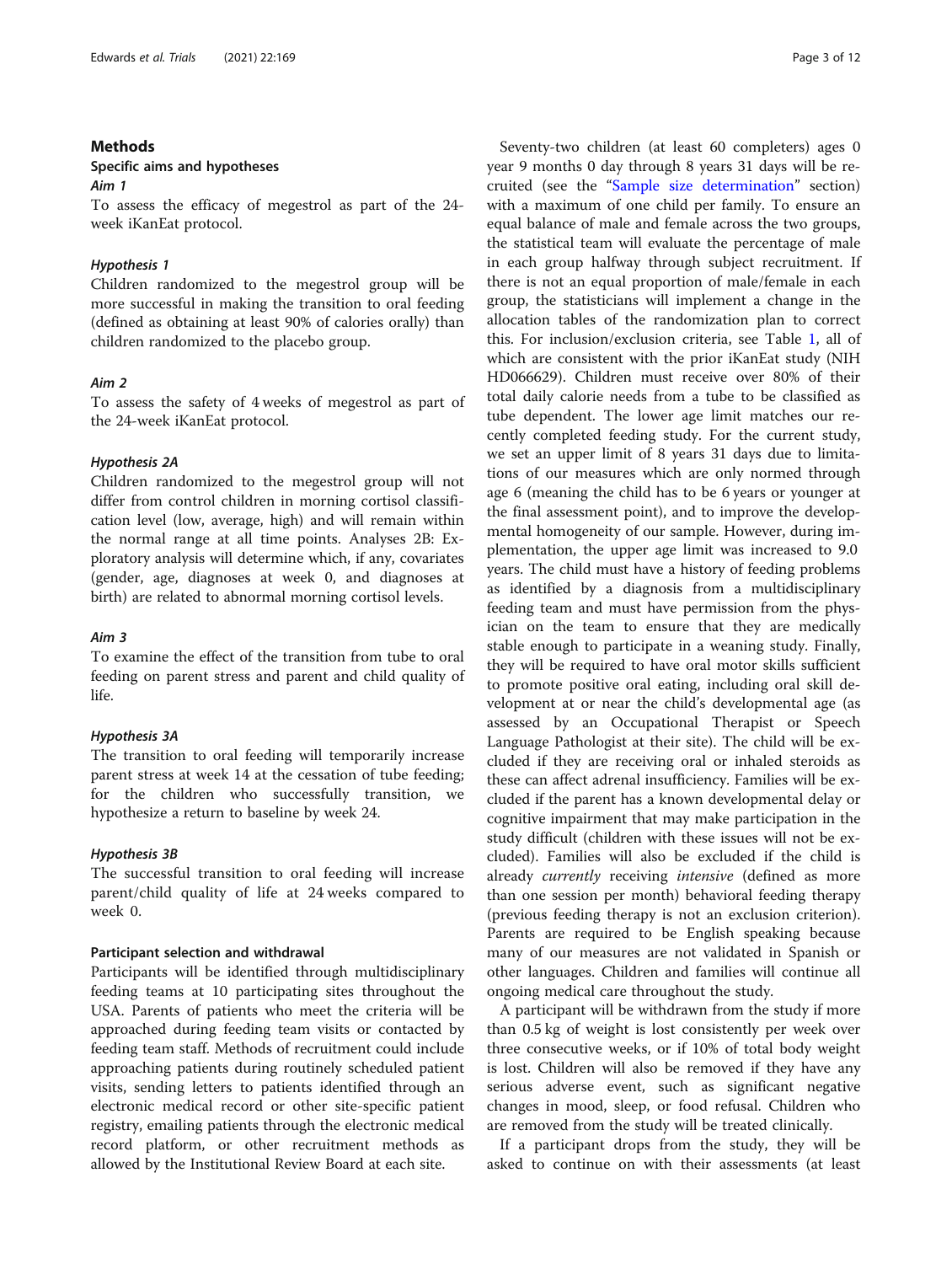<span id="page-3-0"></span>

| Inclusion criteria                                                                     | <b>Exclusion criteria</b>                                                                                                                             |
|----------------------------------------------------------------------------------------|-------------------------------------------------------------------------------------------------------------------------------------------------------|
| Child has a G or G/J tube                                                              | Parents have known significant developmental delay or cognitive impairment                                                                            |
| Child receives $>80\%$ kcal from the tube                                              |                                                                                                                                                       |
| Child ages 0 year 9 months 0 day through 8 years 31 days                               | Child is receiving intensive behavioral feeding therapy $($ > 1 session per month)<br>at the time of consent. Oral motor therapy is not an exclusion. |
| Physician permission to participate                                                    | Parents primary language other than English                                                                                                           |
| Child has sufficient oral motor and behavioral skills for oral eating<br>(see Table 4) |                                                                                                                                                       |
| Child has $>$ 3-month history of feeding problem                                       | Child receiving inhaled or oral steroids                                                                                                              |
| Child has behavioral skills necessary for mealtime (see Table 4)                       |                                                                                                                                                       |

height and weight and diet recall, at the very minimum). This will be done so we can have outcome on our primary endpoint even for subjects who drop out from treatment. Unless a subject/parent actively refuses, we will try to contact them for these assessments via phone at least 5 times to schedule, and if this fails, we will attempt to reach them via certified letter at their last known address.

# Study procedures

All study procedures will be approved by the Institutional Review Board at the primary site (the University of Kansas Medical Center) and are listed at

Table 2 Procedure timeline

ClinicalTrials.gov (NCT#03815019) as outlined in Table 2 procedure timeline. An outline of study activities by year is presented in Table [3.](#page-4-0)

# Screening visit

Families who meet the criteria for participation (Table 1) will complete the consent process (with the site PI or site research coordinator) and all baseline measures (see the "[Measures](#page-6-0)" section). Following consent and the completion of all baseline measures, the statistical team will conduct blinded random assignment using computergenerated randomization codes and this information will be communicated to the investigational pharmacy

| <b>Procedures</b>                                                   | Pre<br>$(-14)$<br>$to -$<br>1<br>days) | Week           |          |                |   |  |          |  |          |                                     |                           |              |                                                    |   |          |          |   |   |          |   |          |
|---------------------------------------------------------------------|----------------------------------------|----------------|----------|----------------|---|--|----------|--|----------|-------------------------------------|---------------------------|--------------|----------------------------------------------------|---|----------|----------|---|---|----------|---|----------|
|                                                                     |                                        | 0 <sub>1</sub> |          | 2 <sub>3</sub> |   |  | 4 5 6    |  |          |                                     |                           |              | 7 8 9 10 11 12 13 14 15 16 17 18 19 20 21 22 23 24 |   |          |          |   |   |          |   |          |
| Patient feeding/drug schedule                                       |                                        |                |          |                |   |  |          |  |          |                                     |                           |              |                                                    |   |          |          |   |   |          |   |          |
| Tube feeding via G or G/J                                           |                                        |                |          |                |   |  |          |  |          | $X$ $X$ $X$ $X$ $X$ $X$ $X$ $X$ $X$ |                           |              |                                                    |   |          |          |   |   |          |   |          |
| Tube taper                                                          |                                        |                |          |                |   |  |          |  |          |                                     | $\times$                  | $\mathsf{X}$ |                                                    |   |          |          |   |   |          |   |          |
| Megestrol or placebo                                                |                                        |                |          |                |   |  |          |  |          |                                     | $X -$                     |              | $X$ $X$ $X$                                        |   |          |          |   |   |          |   |          |
| Completed at each site                                              |                                        |                |          |                |   |  |          |  |          |                                     |                           |              |                                                    |   |          |          |   |   |          |   |          |
| Eligibility                                                         | $\times$                               |                |          |                |   |  |          |  |          |                                     |                           |              |                                                    |   |          |          |   |   |          |   |          |
| Informed consent                                                    | X                                      |                |          |                |   |  |          |  |          |                                     |                           |              |                                                    |   |          |          |   |   |          |   |          |
| Demographics (REDCap)                                               | $\times$                               |                |          |                |   |  |          |  |          |                                     |                           |              |                                                    |   |          |          |   |   |          |   |          |
| Quality of life measures: PIP, ITQOL,<br>PQOL, PedsQL, CHQ (REDCap) | $\times$                               |                |          |                |   |  |          |  |          |                                     | $\mathsf X$               |              |                                                    |   | $\times$ |          |   |   |          |   | $\times$ |
| Clinic visit                                                        |                                        | $\mathsf X$    |          |                |   |  |          |  |          |                                     | $\boldsymbol{\mathsf{X}}$ |              |                                                    |   | $\times$ |          |   |   |          |   | $\times$ |
| Vitals (ht, wt, bp, temp, pulse)                                    |                                        | Χ              |          |                |   |  |          |  |          |                                     | $\boldsymbol{\mathsf{X}}$ |              |                                                    |   | $\times$ |          |   |   |          |   | $\times$ |
| Blood draw, morning cortisol                                        |                                        |                |          |                |   |  |          |  |          |                                     | $\boldsymbol{\mathsf{X}}$ |              |                                                    |   | $\times$ |          |   |   |          |   |          |
| Subject payment (\$100)                                             |                                        | Χ              |          |                |   |  |          |  |          |                                     | $\boldsymbol{\mathsf{X}}$ |              |                                                    |   | $\times$ |          |   |   |          |   | $\times$ |
| Dispense study drug                                                 |                                        |                |          |                |   |  |          |  |          |                                     | $\boldsymbol{\mathsf{X}}$ |              |                                                    |   |          |          |   |   |          |   |          |
| <b>Completed by Kansas Team</b>                                     |                                        |                |          |                |   |  |          |  |          |                                     |                           |              |                                                    |   |          |          |   |   |          |   |          |
| 3-day diet recall                                                   | $\times$                               |                |          |                |   |  |          |  |          |                                     | $\boldsymbol{\times}$     |              |                                                    |   | $\times$ |          |   |   |          |   | $\times$ |
| Randomization                                                       |                                        | $\times$       |          |                |   |  |          |  |          |                                     |                           |              |                                                    |   |          |          |   |   |          |   |          |
| Tele-visit (30 min)                                                 |                                        |                | $\times$ |                | X |  | $\times$ |  | $\times$ | $\times$                            |                           | $\times$     |                                                    | X |          | $\times$ | X | X | $\times$ | Χ |          |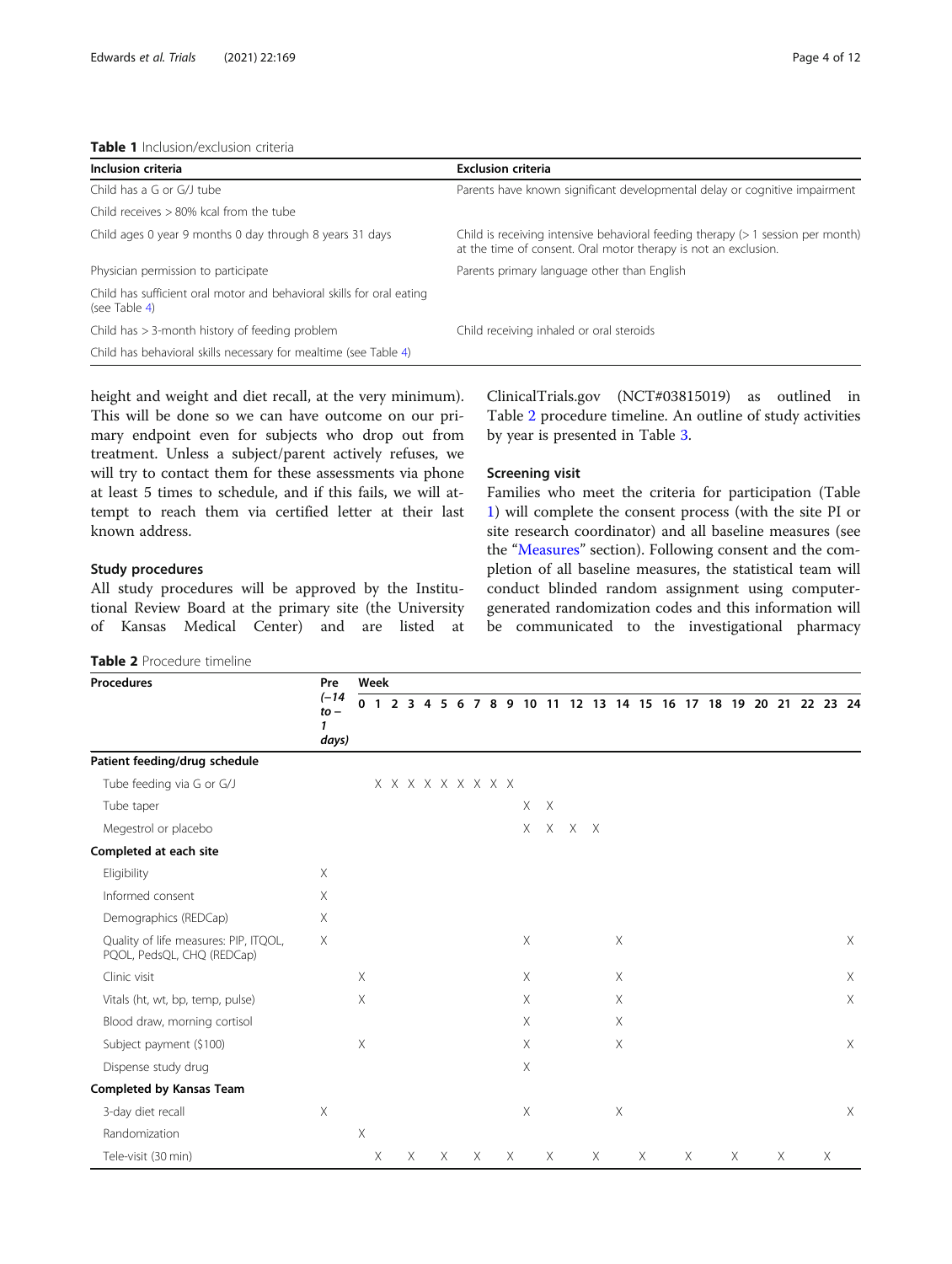|                                                               |             | Year 1         |                |                |   |                | Year 2 |                | Year 3 |                |                |                |   | Year 4         |   |   | Year 5 |                |   |                |
|---------------------------------------------------------------|-------------|----------------|----------------|----------------|---|----------------|--------|----------------|--------|----------------|----------------|----------------|---|----------------|---|---|--------|----------------|---|----------------|
| Quarter                                                       | $\mathbf 1$ | $\overline{2}$ | $\overline{3}$ | $\overline{4}$ | 1 | $\overline{2}$ | 3      | $\overline{4}$ |        | $\overline{2}$ | $\mathfrak{Z}$ | $\overline{4}$ | 1 | $\overline{2}$ | 3 | 4 |        | $\overline{2}$ | 3 | $\overline{4}$ |
| Hire/train staff,<br>prep recruitment                         |             |                |                |                |   |                |        |                |        |                |                |                |   |                |   |   |        |                |   |                |
| FDA Application<br>Submitted                                  |             |                |                |                |   |                |        |                |        |                |                |                |   |                |   |   |        |                |   |                |
| Develop Placebo<br>with                                       |             |                |                |                |   |                |        |                |        |                |                |                |   |                |   |   |        |                |   |                |
| Investigational<br>Pharmacy                                   |             |                |                |                |   |                |        |                |        |                |                |                |   |                |   |   |        |                |   |                |
| Recruitment in<br>primary sites                               |             |                |                |                |   |                |        |                |        |                |                |                |   |                |   |   |        |                |   |                |
| Recruitment in<br>secondary sites (if<br>necessary)           |             |                |                |                |   |                |        |                |        |                |                |                |   |                |   |   |        |                |   |                |
| Data Safety<br>Monitoring Board<br>Meetings                   |             | X              |                | X              |   | X              |        | $\overline{X}$ |        | X              |                | X              |   | X              |   | X |        | X              |   | X              |
| Summarize<br>findings for<br>presentations and<br>manuscripts |             |                |                |                |   |                |        |                |        |                |                |                |   |                |   |   |        |                |   |                |

<span id="page-4-0"></span>Table 3 Timeline of study-related activities by year

only—all other staff will remain blind to group assignment throughout the study, making this a double-blind, placebo-controlled trial.

# Megestrol

The proposed study will use megestrol 6 mg/kg/day in two equal doses for 4 weeks [\[10,](#page-10-0) [11,](#page-10-0) [17](#page-10-0)]. Megestrol will be dosed based on weight at the week 10 visit. The megestrol will be dosed at full dose weeks 10–11, at 66% dose week 12, at 33% dose week 13, and fully tapered at the end of week 13. The lead investigational pharmacy will coordinate with each site their purchase of the megestrol solution from the single manufacturer. All sites will use the exact formulation, containers, and dosing instructions as specified by the lead investigational pharmacy.

Participants will be given instructions on when to take the medication and what to do if they miss a dose. If it has been < 6 h since missing the dose, they should take the dose as soon as they remember. If it has been  $\geq 6$  h since missing the dose, they should skip the dose. Vomited doses should be re-dosed if within 30 min of original dosing. Participants will be asked to document any skipped doses and report those to the study team at their next visit.

# Placebo

The investigational pharmacy developed a placebo that is matched to the megestrol suspension in terms of taste, appearance, viscosity, and storage properties. The placebo will have no active ingredients and will be provided in the same containers, with the same labels and instructions for dosing as the active medication.

# Randomization

Patients will be randomized within each site at a 1:1 ratio into the treatment and placebo groups. The statistical team will generate ten sets of randomization codes and send one set of codes to the pharmacist of each site. All the other study personnel will be blinded to the result of randomization.

The pharmacy at each site will prepare megestrol or placebo for each subject as dictated by the random codes prepared by the study statistician. The compound formula for each site will be identical, and the taste, look, and smell of the placebo and megestrol will be matched.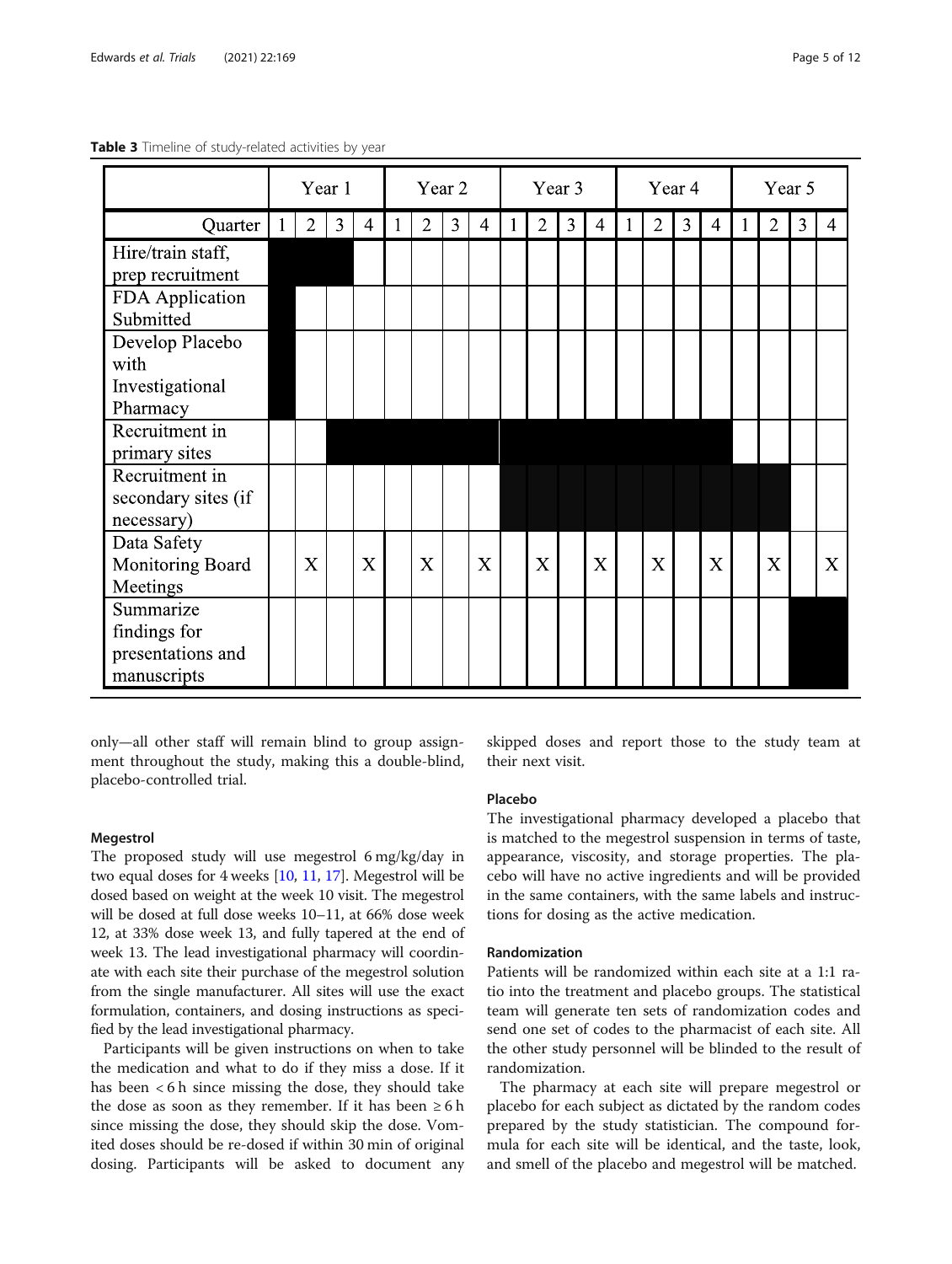#### <span id="page-5-0"></span>iKanEat intervention

The 24-week iKanEat intervention is composed of 4 clinic visits and a series of 12 remote tele-visits (see Table [2:](#page-3-0) procedure timeline). Serious adverse events (SAEs) will be assessed at every point of contact. Clinic visits will occur at each site in their clinical space. Each visit will involve obtaining weight and height (in triplicate, in light clothing), vital signs, and then speaking with a healthcare practitioner regarding overall health. The child will also receive a complete physical exam, similar to a routine pediatric visit, including blood pressure and temperature, and assessed for side effects of the iKanEat protocol. Patients will also be sent to the lab for procurement of blood serum to test for adrenal insufficiency at appropriate time points. At the initial clinic visit, a medical history will also be obtained. Clinic visits will occur at weeks 0, 10, 14, and 24. The megestrol will be dosed at full dose weeks 10–11, at 66% dose week 12, at 33% dose week 13, and fully tapered at the end of week 13. Five days after the week 10 clinic visit, parents will begin to taper G or G/J tube feedings by 10% each day until they are stopped all together. The tube weaning schedule is outlined by the site PI, provided to the family, and documented in the RedCap database.

Tele-visits (audio and video enabled) will begin by building rapport and asking for a summary of all relevant information since the last point of contact, including parent perception of changes in weight, feeding habits, progress, stress of parent/child, and illness. Children will be assessed for side effects of the iKanEat protocol at every tele-visit per parent report. Visits will be scheduled around the child's mealtime so that a feeding can be observed during the session. The majority of the time left in the 30-min session will be spent dealing with parent concerns, which our previous project indicates may include questions about measures, questions about implementation of the iKanEat protocol, and ensuring that children/families adhere to the oral motor and behavioral guidelines for feeding (see Table 4). Specifically, we will assess for the presence of daily mealtimes (at least 3–5 times per day), limited grazing between planned meals/snacks, consistent mealtime location, appropriate meal length (approx. 20 min), and limited distractions during mealtime (refrain from the use of TV, iPad, toys, etc.). Families will also be encouraged to engage in family mealtime together, to prohibit force feeding across all feeders, and to focus on positive parent behavior, positive meal demeanor, and appropriate food presentation (as defined in Table 4). Motivational interviewing and cognitive-behavioral parent training techniques will be used to improve parent performance on these skill areas. These skills will rely heavily on the detailed training manuals available from The Incredible Years, and our therapists will specifically

|  |  |  |  |  | Table 4 Definitions of oral motor, sensory, and behavioral skills |
|--|--|--|--|--|-------------------------------------------------------------------|
|--|--|--|--|--|-------------------------------------------------------------------|

#### Oral motor skills

| Age-appropriate strength<br>and coordination of oral<br>cavity | Adequate range of motion, strength<br>and coordinated movement of the<br>lips, tongue, and jaw                                        |
|----------------------------------------------------------------|---------------------------------------------------------------------------------------------------------------------------------------|
| Head/neck/trunk support                                        | Strength and control of the head,<br>neck, and trunk to provide midline<br>stability of the body                                      |
| Sensory issues                                                 |                                                                                                                                       |
| Sensory processing                                             | Exposure to overcome sensory<br>processing issues that interfere with<br>daily life activities, specifically eating/<br>feeding       |
| <b>Behavioral skills</b>                                       |                                                                                                                                       |
| Regular meals                                                  | Coming to the meal setting at least 2-<br>3 times per day, willingly                                                                  |
| Limited grazing                                                | Child does not simply graze<br>throughout the day, but participates in<br>structured family mealtimes                                 |
| Same location                                                  | Daily meals take place in the same<br>location                                                                                        |
| Meal length                                                    | Meal length falls between 10 and 20<br>min                                                                                            |
| Meal distractions                                              | There are few distractions during<br>mealtime (i.e., TV) that occur on a<br>routine basis                                             |
| Family mealtime                                                | The child and family eat meals<br>together on a regular basis                                                                         |
| Structured start and end                                       | The parent dictates the start and end<br>of the meal with a simple command<br>such as "It's time to eat" or "You may<br>get down now" |
| Parent behavior during<br>meals                                | Parent behavior during meals is<br>appropriate with limited coaxing and<br>no yelling or threatening                                  |
| Force feeding                                                  | There is never any forcing of food or<br>other objects into the child's mouth                                                         |
| Meal demeanor                                                  | Child is neutral or positive in response<br>to mealtime without crying or<br>constantly turning the head away<br>from the spoon       |
| Good food presentation                                         | Appropriate amount/variety of foods<br>are presented in a calm, relaxed<br>manner: feeders announce each bite                         |

use the materials from the book Collaborating with Parents to Reduce Children's Behavior Problems: A book for Therapists Using the Incredible Years Programs. The structure and content of these tele-visits is based directly on those used in our prior work (NIH HD066629).

# Tele-technology

Parents will be allowed to choose if they wish to receive their tele-visits over phone (as we did in our previous work) or via interactive televideo. For patients who choose to do the visits over phone, we will provide a toll-free number with a fully secure connection. For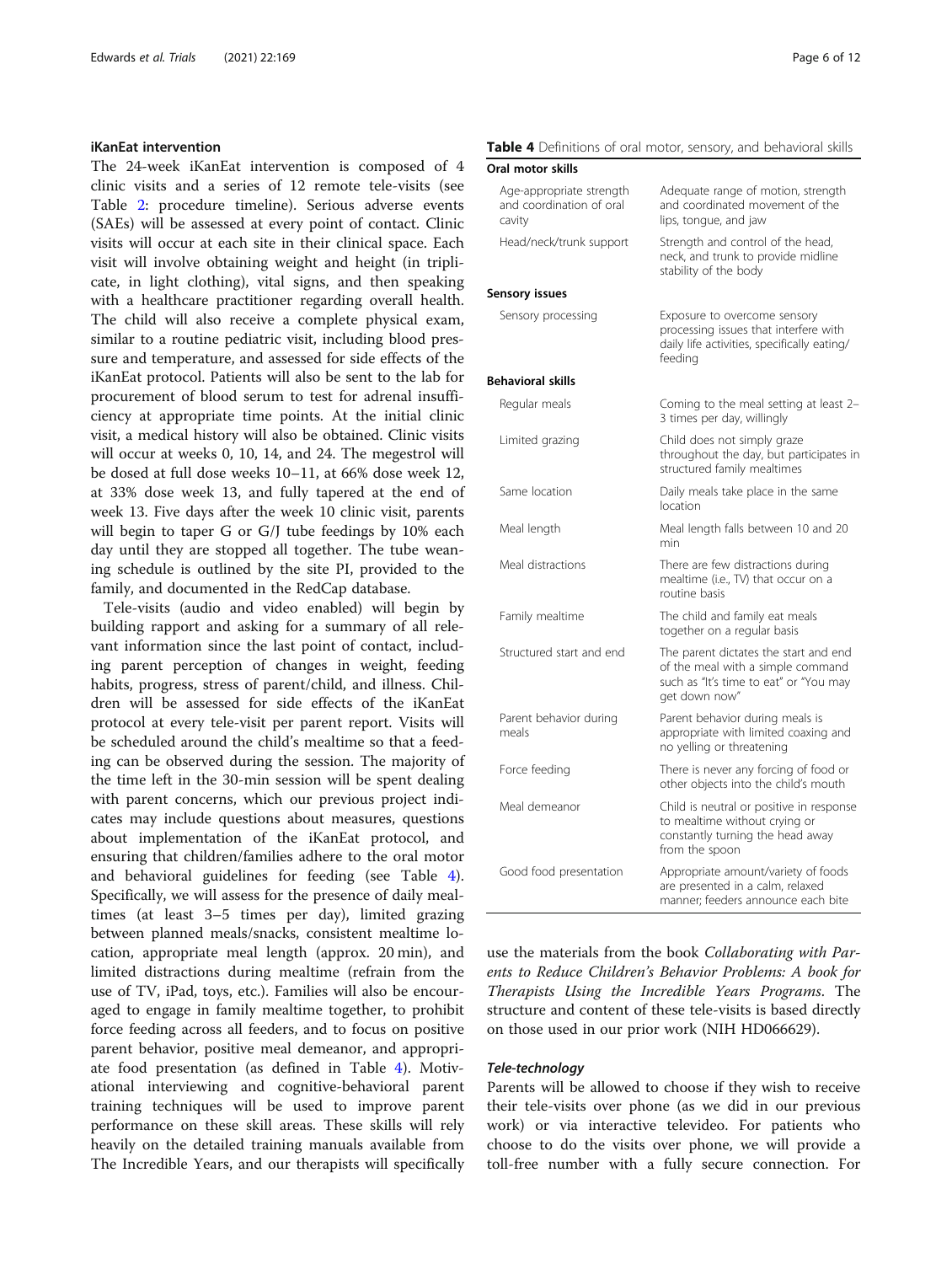<span id="page-6-0"></span>patients who choose to use the tele-visit option, we will use the Zoom Mobile Meeting Platform which provides a secure videoconference bridge. These point-to-point connections are secure, meaning there is no concern about the release of protected health information. The Zoom platform also allows for the connection of diverse types of systems, including mobile devices, desktop computers, and established telehealth equipment in many clinical settings (important for eventual dissemination, if appropriate). The Zoom m500 app or a similar secure technology will be utilized to connect participants to the study team for all procedures. No matter whether patients chose to receive their tele-visits over phone or interactive televideo, they will be using their own existing device, such as a home phone, cell phone, desktop computer, or tablet device.

#### Interventionists

Interventionists for the clinic visits will be pediatric gastroenterologists or pediatricians who specialize in feeding, accompanied by study team staff at each site. These physicians are experts in feeding and serve as the physicians and/or Medical Directors of the feeding programs at their sites. Interventionists for the tele-visits will be behavioral experts at the primary site (KUMC) and are trained multidisciplinary feeding team members with telehealth experience, including doctoral-level psychologists or their trainees. All behavioral interventionists are trained in motivational interviewing and in cognitivebehavioral parent training and are familiar with The Incredible Years program that will serve as a basis for the behavioral parent training program used here.

#### Fidelity

Treatment fidelity for tele-visits will be measured by having a Graduate Research Assistant code a randomly selected sample of 10% of all intervention sessions (via recording). They will code for adherence to the visit checklist, which will follow the procedure timeline. The tapes will be selected and coded via a random numbers table. Tapes are easily captured for tele-visits via digital recording for phone and via existing technology for interactive televideo apps.

#### Multi-site study

The current study is proposed at several sites in order to recruit the number of children who meet the specific inclusion/exclusion criteria. Conducting a multi-site study can present hurdles. However, many of the investigators have worked together previously on feeding studies (HD068221) and publications. To enhance protocol adherence across sites, the PI will travel to each site annually, and the team will meet every year at the NASP GHAN meeting. Also, a weekly mandatory 1-h phone

conference will occur across all active sites to discuss protocol implementation issues and patient safety. Sites will be given written protocols during orientation that define protocol deviations, unanticipated problems, and adverse events, and the method to report those to the lead site. Sites that have agreed to participate include the University of Kansas Medical Center, Children's Mercy Hospital, University of California San Diego/Rady Children's Hospital, Arnold Palmer Hospital for Children, Children's Hospital of Philadelphia, Vanderbilt University Medical Center, and Boston Children's Hospital. Additional sites available for recruitment, if the current sites fall behind in their recruitment goals, include the sites of our Data Safety Monitoring Board Members, and sites that are members of the newly formed National Feeding Consortium (of which the PI and several site PIs are members). Sites will all have an existing multidisciplinary feeding team that includes at least a pediatric healthcare provider (MD, DO, ARNP), Psychologist, Dietitian, and Occupational Therapist/Speech Pathologist. The University of Kansas Medical Center will be the lead and coordinating site. Research data will be entered by the sites into a REDCap data capture system managed by the KUMC study team. Each individual site PI and research coordinator will be responsible for recruitment at their site, as well as taking consent.

### Measures

Data collection will occur as specified in Table 5. As in our previous research, for two parent families, questionnaires will be completed by the primary parent associated with feedings.

All measures will be collected as outlined in Table 5. Our primary outcome measure is percent kilocalories obtained orally.

#### Percent kilocalories obtained orally

This measure will be obtained using the 24-h food recall taken over 3 days. The 24-h food recall is a standardized three-pass method, developed by the US Department of

#### Table 5 Measures timeline

|                                        | Week |    |    |    |
|----------------------------------------|------|----|----|----|
|                                        | 0    | 10 | 14 | 24 |
| 24-h food recall                       | Χ    | Χ  | Χ  | X  |
| Morning cortisol level                 |      | Χ  | Χ  |    |
| The Pediatric Inventory for Parents    | Χ    | Χ  | Χ  | Χ  |
| Infant Toddler Quality of Life         | X    | Χ  | Χ  | X  |
| Child Health Ouestionnaire Parent Form | Χ    | X  | Χ  | Χ  |
| Family Impact Module                   | X    | Χ  | Χ  | X  |
| Parent Quality of Life                 | X    | Χ  | Χ  | Χ  |
| Demographics                           | Χ    |    |    |    |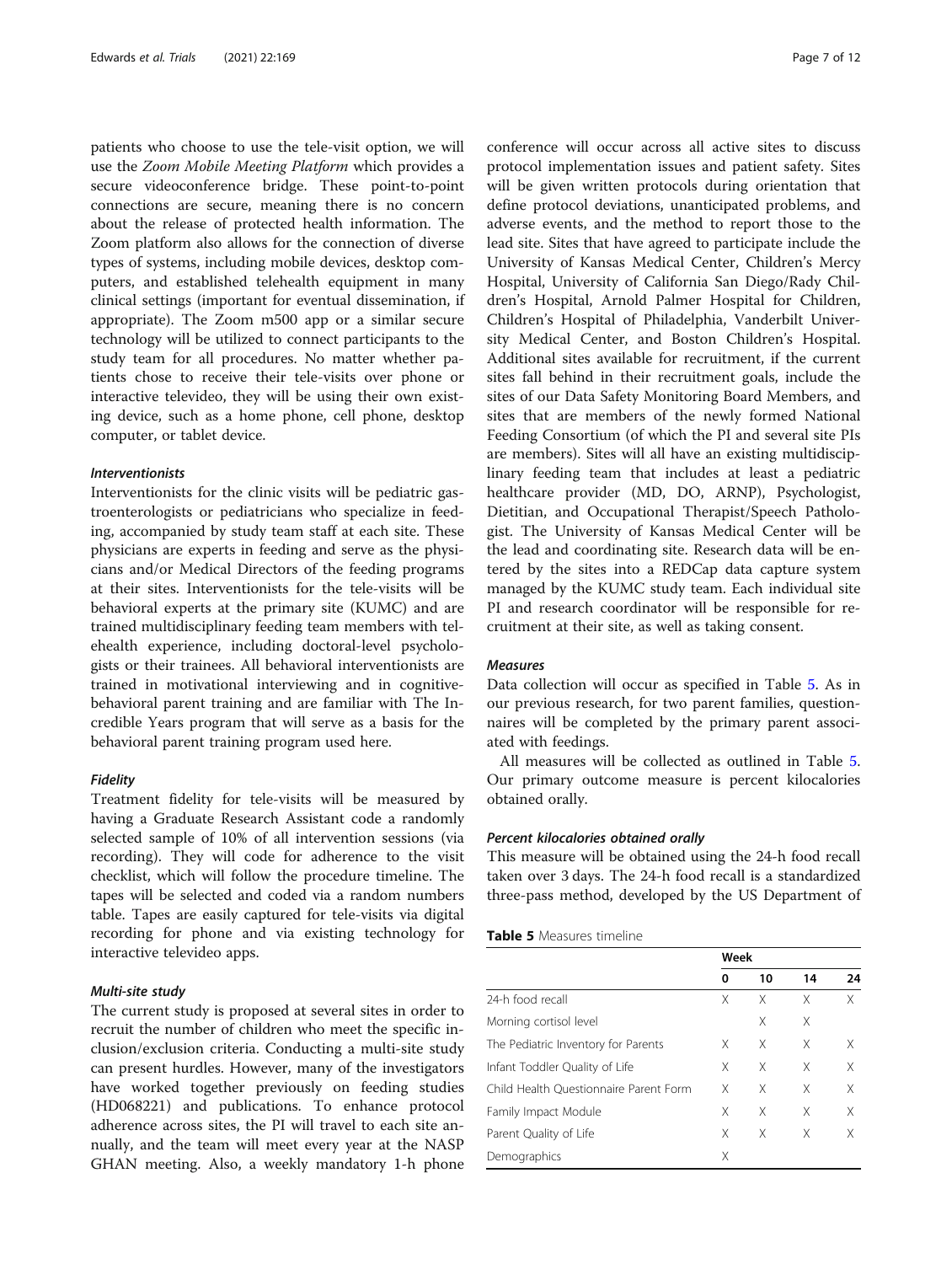Agriculture for use in national dietary surveillance. As opposed to a food log or record (which is less scientifically rigorous), this recall is obtained over the phone by trained dietitians using specific probes to gather significant details about items consumed. Although there are weaknesses to every method of dietary assessment, this one was selected as it is widely used in several large trials and data suggest it is the most valid and reliable method of dietary assessment for children, and is considered the gold standard [\[21](#page-11-0)]. The data will be collected using standardized probes by trained research staff, and parents will be presented with paper food models and measuring devices prior to interviews to reference during the recall. Recalls will be rigorously analyzed with the Nutritional Data System for Research, version 2019; University of Minnesota, Minneapolis, MN. Although a plethora of information is available from this detailed, scientific analysis, the current study will focus on total daily oral calorie intake, and the percent of this intake consumed orally.

# Morning cortisol

The blood for the morning cortisol test will be drawn before 8 am and run at the local site pediatric laboratory to test for adrenal insufficiency. Because each laboratory has its own reference range for morning cortisol depending upon the assay used, we will have labs report both the actual value in units and the category description (low/within normal limits/high).

Parent stress (The Pediatric Inventory for Parents—PIP [\[22\]](#page-11-0)) Parent stress will be measured via the Pediatric Inventory for Parents, a 52-item parent questionnaire developed to measure parent stress around caring for a medically complicated child. The measure has a total and four domain scale scores (communication, medical care, role function, emotional function). For the purposes of the current study, we will assess the primary caregiver (the parent who does the majority of the care for the tube-fed child) and will use the total score, as well as the four domain scale scores. The measure has been shown to be a valid and reliable measure of pediatric illness-related parenting stress [\[22](#page-11-0)].

# Impact of pediatric chronic health conditions (PedsQL 2.0, Family Impact Module)

The impact of pediatric chronic health conditions on parents and the family will be measured with the PedsQL 2.0, Family Impact Module (63) [\[23](#page-11-0)]. This 36 item survey measures parent self-reported physical, emotional, social, and cognitive functioning; communication; and worry. In addition, the Module assesses parentreported family daily activities and family relationships.

# Child quality of life (Infant Toddler Quality of Life—ITQOL  $[24]$

Child quality of life will be measured with the Infant Toddler Quality of Life short-form questionnaire, validated for children 2 months through 5 years, 11 months, 31 days of age. The ITQOL has 47 items which result in 9 multi-item scales with well-established reliability (Cronbach's alpha > .70) and validity. Similar to our previous work [\[16](#page-10-0)], we will use the multi-item scales in our analyses.

#### Parent quality of life (Parent Quality of Life SF-36v2)

Parent quality of life will be measured with the widely used Parent Quality of Life Short Form 36, version 2. Over 4000 studies have used the SF-36, making it a widely accepted measure [\[25](#page-11-0)]. The 36 questions with 5 point scales have 8 scaled scores: vitality, physical functioning, bodily pain, general health perceptions, physical role functioning, emotional role functioning, social role functioning, and mental health. As is typical, we will convert individual scores to z-scores, resulting in a standardized combined score [[26](#page-11-0)]. This standardized combined score will be used in analyses, as well as specific subscales that previous research indicates may be sensitive to the current intervention (growth and development, behavior, general health perceptions, parental impact: emotion, parental impact: time).

# Child health-related quality of life (Child Health Questionnaire Parent Form—CHQ-PF50)

Child quality of life in children  $\geq$  5 years old will be measured with the Child Health Questionnaire Parent Form questionnaire. The parent-reported CHQ is normed for ages 5 to 18 and measures 14 unique physical and psychosocial concepts. The CHQ has 50 items and scores for the parent-reported versions can be analyzed at the concept level (CHQ Profile Scores) or combined to derive an overall physical and psychosocial score (CHQ Summary Scores).

#### **Demographics**

Families will complete a demographic questionnaire regarding age, race, ethnicity, income, insurance status, and parental education, along with a medical history questionnaire asking about diagnoses at birth and diagnoses at week 0 only. These variables will be used to describe our sample and in any covariate analyses.

# Post-treatment questionnaire

Therapies outside of the iKanEat protocol will be assessed via the post-treatment questionnaire at the final clinic visit (week 24) and be available for use in analyses as covariates if necessary.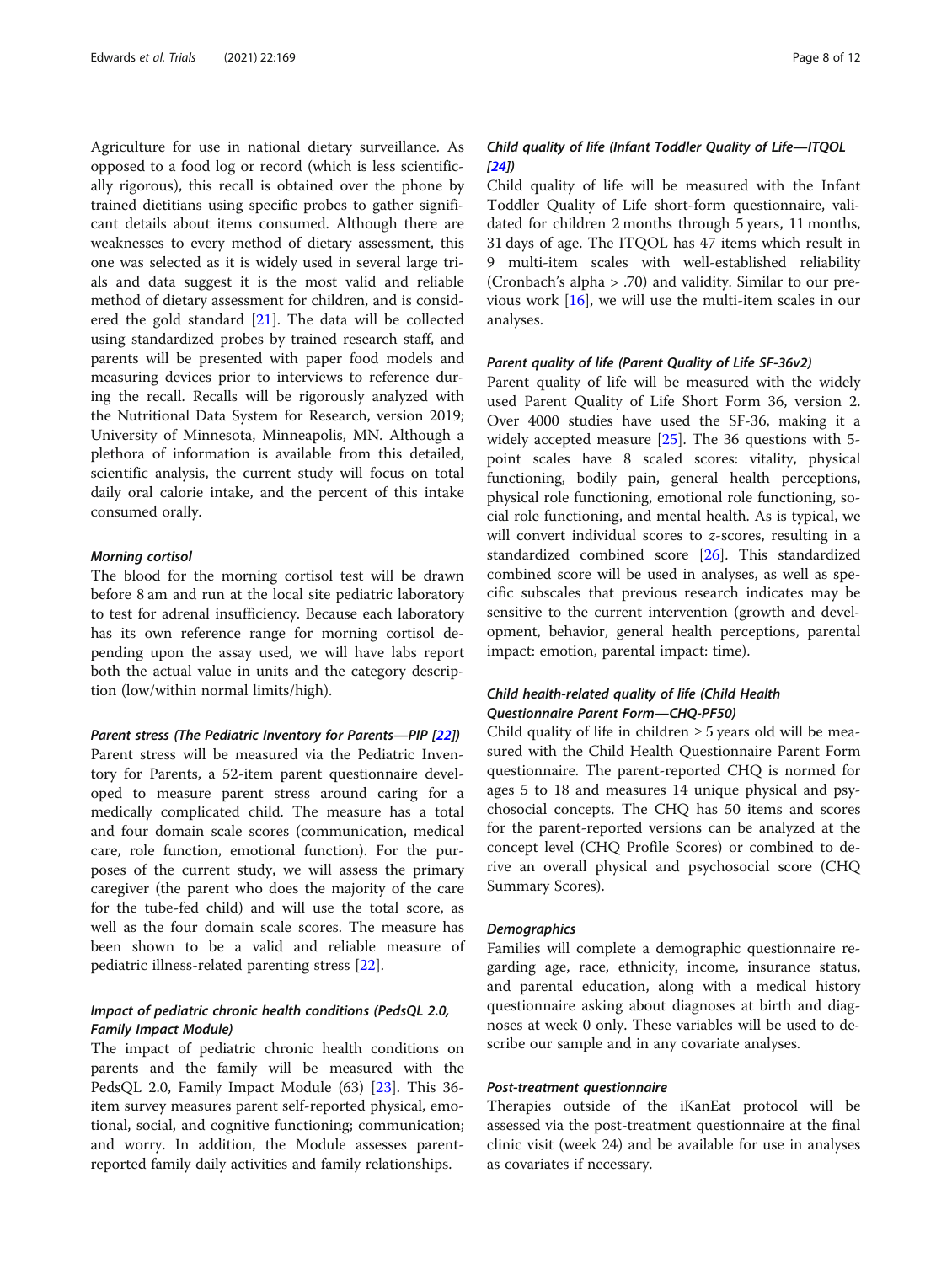#### <span id="page-8-0"></span>**Safety**

To monitor for any negative side effects, patients will be contacted routinely (via the tele-visits and clinic visits described previously) for any negative gastrointestinal, behavioral, feeding, or other negative sequelae suspected to result from our treatment. Any negative outcomes identified will be reported to our Data Safety and Monitoring Board (DSMB; if required) and proper steps will be taken. Under certain conditions (10% body weight loss from the start of wean through any point later in the protocol, and/or irritability or behavioral change unacceptable to parent or evaluator), children will be removed from the study and treated clinically. At every clinic visit and tele-visit visit, we will record and evaluate concomitant medications. Should any clinical concerns be noted, appropriate medical/clinical treatments will also occur as necessary. If any serious adverse events occur, providers will be unblinded to the subject's group, the subject will be removed from the study, and patients will receive all necessary treatment clinically.

#### Data Safety Monitoring Board

For the current study, we will have a Data Safety Monitoring Board that will review all subject safety data twice annually after the first 5 subjects are enrolled through the end of the study. Twice a year, the DSMB will review protocol adherence, adverse events, unanticipated problems, voluntary and study team initiated withdrawals, etc. This team is also available to the investigators at any time should an issue of safety arise. Any serious adverse events will be reported immediately to the relevant institutional IRBs and to the DSMB.

#### Unresolved adverse events

All unresolved adverse events should be followed by the investigator until the events are resolved, the subject is lost to follow-up, or the adverse event is otherwise explained. At the last scheduled visit, the investigator should instruct each subject to report any subsequent event(s) that the subject, or the subject's personal physician, believes might reasonably be related to participation in this study. The investigator should notify the study sponsor of any death or adverse event occurring at any time after a subject has discontinued or terminated study participation that may reasonably be related to this study. The sponsor should also be notified if the investigator should become aware of the development of cancer or of a congenital anomaly in a subsequently conceived offspring of a subject that has participated in this study.

#### Analysis plan

#### Sample size determination

Sample size determination was calculated using Power Analysis & Sample Size (PASS) software. If at least 90% of the treatment group successfully transitions (in pilot 100% successfully transitioned [\[16](#page-10-0)]), with 72 participants, we would have .80 power to detect an odds ratio of .21. With 60 participants, we would have power to detect an odds ratio of .18.

#### Planned analyses

Analyses will be conducted using Generalized Linear Mixed Models with a logit link within SAS Proc GLIM MIX to model the binary outcome of transitioned to oral feeding (y/n) defined as at least 90% of calories consumed orally. Fixed effects (dummy variables) will be entered for each site as described by McNeish and Stapleton to account for the clustering of the participants within sites [\[27](#page-11-0)]. This will result in a logistic regression model with appropriate standard errors. Sex, age at initiation, treatment condition, and interactions with treatment condition will be included in the models to enable us to examine the effect of group assignment on successful transition to oral feeding by week 24. Interactions between the treatment group and sex will be examined but will not be sufficiently powered to reach definitive conclusions about sex differences. In addition to overall effects, subgroup analyses will be reported for males and females to examine treatment effects within sex groups.

Should any participant have cortisol levels outside of the normal range, we will examine the individual characteristics associated with this, including group assignment, medical diagnoses, sex, and age at initiation. These characteristics will be reported descriptively.

We will model parent stress levels, child quality of life, and parent quality of life for participants in both treatment conditions over the four measurement occasions using General Linear Mixed Models. As in aim 1, fixed effects for the site will be added to the model as will sex and age at initiation. Once the shape of the trajectory over time has been modeled, a successful transition to oral feeding indicator, defined as consuming 90% or more of calories orally, will be added to the model at level 2. For 3A, the primary interest will be the time by successful transition interaction on parental stress level. Estimate statements will examine group differences in stress at weeks 14 and 24. To address hypothesis 3B regarding quality of life outcomes, we will initially model the trajectory over time for each outcome with the same set of predictors as in 3A.

#### Population(s) for analysis

Our primary analysis will focus on a protocol-compliant population, but we will secondarily also analyze the alltreated population, as described below.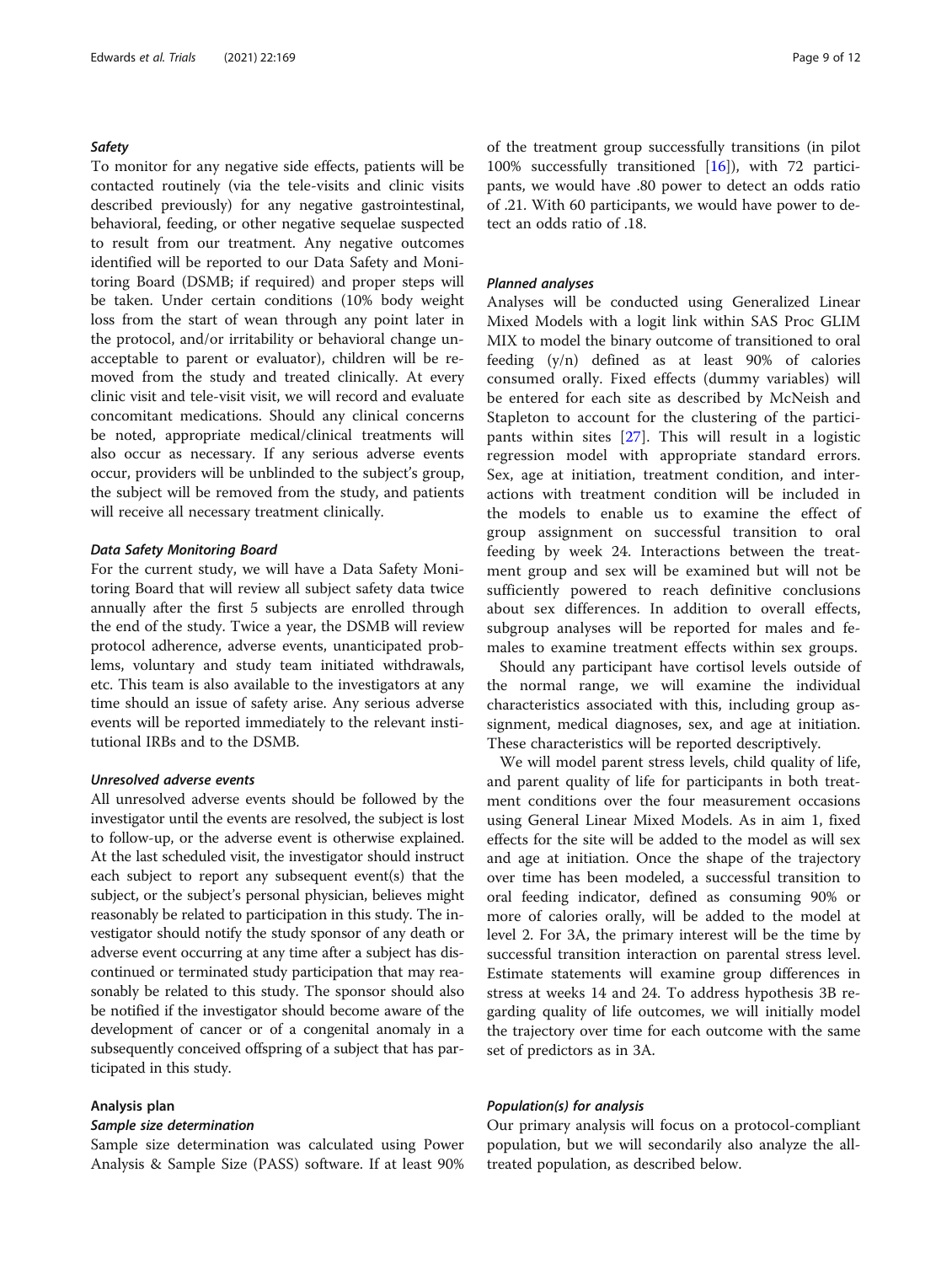- All-randomized population: Any subject randomized into the study, regardless of whether they received study drug
- All-treated population: Any subject randomized into the study that received at least one dose of study drug
- Protocol-compliant population: Any subject who was randomized and received the protocol required study drug exposure and required protocol processing

#### Data handling

Data will be collected using REDCap, which allows the ability to ensure responses have complete data. Study coordinators will verify the data during the clinic visit to ensure data collection was accurate and complete.

Site PI and site study coordinators will have access to their own site's data. The lead PI and study team will have access to data from all sites. Sites will not have access to other site's identified data. De-identified aggregate data may be shared for safety monitoring during site conference calls and to the DSMB. The lead Investigational Pharmacy will have access to identified data from each site for drug randomization.

Data will be shared from the sites to the coordinating site via REDCap or secure file transfer. Data will be saved onto secured shared drives at KUMC and on shared drives at the site's home institutions. KUMC will retain the data for 10 years after the completion of the study or once subjects turn 18 years old.

Identifiable information will be collected. Information will be coded with a subject ID and identifiers will be removed to a linking list that will be saved in a separate location. The lead PI and study coordinator will have access to all coded data. Site PI and coordinators will have access to the linking log for their site only. Identified data will be located in REDCap. Once data are abstracted from REDCap, they will be saved on the KUMC shared drives where identifiers will be removed and placed into a linking log. Identifiable data will be sent from the site to KUMC using secure file transfer.

Data will be stored in REDCap and on the lead site secure shared drives. Consent will be obtained electronically via REDCap. REDCap may be brought up on a mobile device for participants to complete; however, no data will be stored directly on the mobile device.

#### **Confidentiality**

Information about study subjects will be kept confidential and managed according to the requirements of the Health Insurance Portability and Accountability Act of 1996 (HIPAA). Those regulations require a signed subject authorization informing the subject of the following:

- What protected health information (PHI) will be collected from subjects in this study
- Who will have access to that information and why
- Who will use or disclose that information
- The rights of a research subject to revoke their authorization for use of their PHI

In the event that a subject revokes authorization to collect or use PHI, the investigator, by regulation, retains the ability to use all information collected prior to the revocation of subject authorization. For subjects that have revoked authorization to collect or use PHI, attempts will be made to obtain permission to collect at least vital status (i.e., that the subject is alive) at the end of their scheduled study period.

#### Ethics and dissemination

This study will be conducted according to US and international standards of Good Clinical Practice (FDA Title 21 part 312 and International Conference on Harmonization guidelines), applicable government regulations, and Institutional research policies and procedures. This protocol has been approved by the University of Kansas Medical Center's Institutional Review Board (KUMC IRB), which is serving as the central IRB (through the SMART IRB system). Any protocol modifications are submitted to the KUMC IRB for approval and communicated to each of the participating sites. All subjects for this study will be provided a consent form describing this study and providing sufficient information for subjects to make an informed decision about their participation in this study. The formal consent of a subject, using the EC/IRB-approved consent form, must be obtained before that subject undergoes any study procedure. The consent form must be signed by the subject or legally acceptable surrogate, and the investigator-designated research professional obtaining the consent. The findings of the study will be presented at national conferences and published in peer-reviewed journals. The study sponsor and funder has no role in the collection, management, analysis, interpretation, or writing of the report. Professional writers will not be used in the composition of the manuscript.

# **Discussion**

Existing treatment options for children with feeding problems transitioning from tube to oral feeding are limited. Previous studies of our outpatient protocol (iKanEat) have demonstrated promising results, but the randomized controlled trial described herein is a critical next step in the assessment of the necessity of megestrol as a component of this treatment program. The results regarding the safety of megestrol will also likely be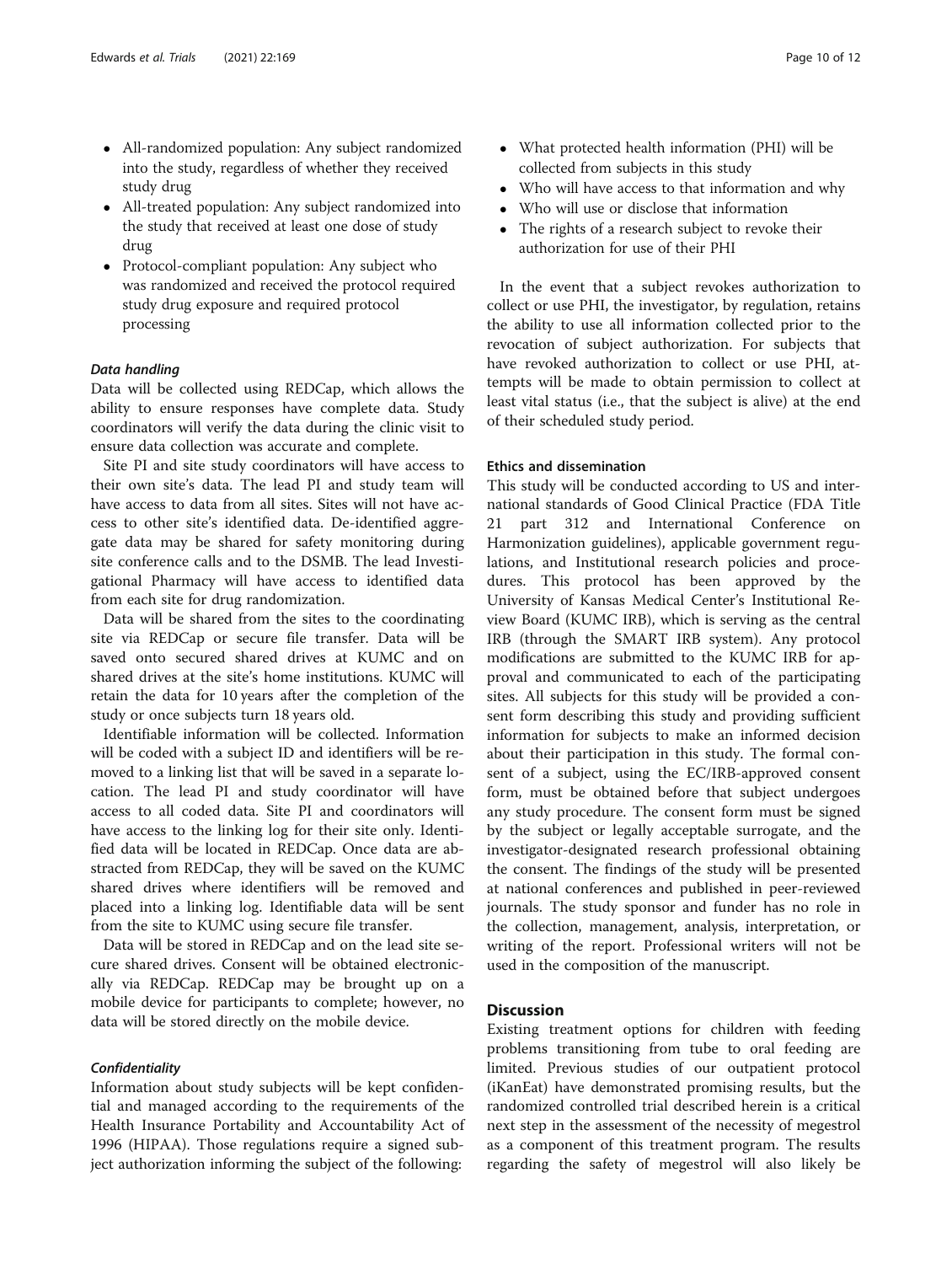<span id="page-10-0"></span>helpful to physicians and families considering the use of megestrol for other clinical populations, such as children with cystic fibrosis or those with cancer.

# Trial status

Actively recruiting

Protocol version and date: April 21, 2020

Date recruitment began: August 5, 2019

Approximate date recruitment will be completed: January 2023

#### Abbreviations

BP: Blood pressure; DSMB: Data Safety Monitoring Board; etc.: Et cetera; FDA: Food and Drug Administration; G: Gastrostomy; GJ: Gastrojejunal; Ht: Height; ITQOL: Infant Toddler Quality of Life; KUMC: University of Kansas Medical Center; NASPGHAN: North American Society for Pediatric Gastroenterology, Hepatology & Nutrition; PI: Principle investigator; PIP: The Pediatric Inventory for Parents; POC: Point of contact; PHI: Protected health information; RedCap: Research Electronic Data Capture; SAE: Serious adverse event; SF: Short Form; Temp: Temperature; Wt: Weight

#### Acknowledgements

We would like to acknowledge Dr. Paul Hyman, whose passion to see children weaned from their feeding tubes along with expertise in pediatric gastrointestinal motility was instrumental in the development of the iKanEat protocol. Dr. Hyman passed away during the manuscript submission process. We would also like to thank all of the families who will participate in iKanEat and who have participated in our previous work in this area.

#### Authors' contributions

We confirm that each author has met the BMC Trials authorship requirements. Specifically, SE, PH, HM, AB, JC, KD, KF, RR, and AD made substantial contributions to the concept and design of the manuscript. AD and SE drafted the article. PH, HM, AB, JC, KD, KF, and RR critically revised the manuscript. All have approved of the final version, except for Dr. Hyman, who passed away before this manuscript was submitted.

#### Funding

This trial is funded by the National Institutes of Health NIH 1R01HD093933 to Davis (PI). The funding body does not have a role in the design, collection, analysis, interpretation, or writing of the manuscript.

#### Availability of data and materials

Data will be saved onto secured shared drives at the primary site. Deidentified data will be available upon written request to the corresponding author.

#### Ethics approval and consent to participate

This study will be conducted according to US and international standards of Good Clinical Practice (FDA Title 21 part 312 and International Conference on Harmonization guidelines), applicable government regulations, and Institutional research policies and procedures. This protocol has been approved by the University of Kansas Institutional Review Board (IRB) (IRB00000161) and registered with ClinicalTrials.gov (#03815019). Written, informed consent to participate will be obtained from a parent or legal guardian of all participants.

#### Consent for publication

Not applicable

#### Competing interests

Other than the NIH funding, the authors have nothing to disclose.

#### Author details

<sup>1</sup> Pediatric Gastroenterology, Children's Mercy Kansas City, Kansas City, MO, USA. <sup>2</sup>Pediatric Gastroenterology, New Orleans Children's Hospital, New Orleans, LA, USA. <sup>3</sup>Pediatric Gastroenterology, Hepatology and Nutrition, University of California San Diego/Rady Children's Hospital, San Diego, CA,

USA. <sup>4</sup> Department of Pediatrics, University of Kansas Medical Center, 3901 Rainbow Boulevard, MS 4004, Kansas City, KS 66160, USA. <sup>5</sup>Center for Children's Healthy Lifestyles & Nutrition, Kansas City, MO, USA. <sup>6</sup>Life Span Institute, University of Kansas, Lawrence, KS, USA.

# Received: 6 January 2021 Accepted: 13 February 2021 Published online: 27 February 2021

#### References

- 1. Rudolph CD, Link DT. Feeding disorders in infants and children. Pediatr Clin N Am. 2002;49:97–112 vi.
- 2. Burklow KA, Phelps AN, Schultz JR, McConnell K, Rudolph C. Classifying complex pediatric feeding disorders. J Pediatr Gastroenterol Nutr. 1998; 27:143–7.
- 3. Ishizaki A, Hironaka S, Tatsuno M, Mukai Y. Characteristics of and weaning strategies in tube-dependent children. Pediatr Int. 2013;55:208–13.
- 4. Lalanne A, Gottrand F, Salleron J, Puybasset-Jonquez AL, Guimber D, Turck D, Michaud L. Long-term outcome of children receiving percutaneous endoscopic gastrostomy feeding. J Pediatr Gastroenterol Nutr. 2014;59:172–6.
- Pedersen S, Parsons H, Dewey D. Stress levels experienced by the parents of enterally fed children. Child Care Health Dev. 2004;30:507–13.
- 6. Avitsland TL, Faugli A, Pripp AH, Malt UF, Bjornland K, Emblem R. Maternal psychological distress and parenting stress after gastrostomy placement in children. J Pediatr Gastroenterol Nutr. 2012;55:562–6.
- 7. Silverman AH, Kirby M, Clifford LM, Fischer E, Berlin KS, Rudolph CD, Noel RJ. Nutritional and psychosocial outcomes of gastrostomy tube-dependent children completing an intensive inpatient behavioral treatment program. J Pediatr Gastroenterol Nutr. 2013;57:668–72.
- 8. Dunbar SB, Jarvis AH, Breyer M. The transition from nonoral to oral feeding in children. Am J Occup Ther. 1991;45:402–8.
- 9. Gutentag S, Hammer D. Shaping oral feeding in a gastronomy tubedependent child in natural settings. Behav Modif. 2000;24:395–410.
- 10. RxMed: Megace: [http://www.rxmed.com/b.main/b2.pharmaceutical/b2.](http://www.rxmed.com/b.main/b2.pharmaceutical/b2.prescribe.html) [prescribe.html.](http://www.rxmed.com/b.main/b2.pharmaceutical/b2.prescribe.html) Accessed 2 Nov 2017.
- 11. Marchand V, Baker SS, Stark TJ, Baker RD. Randomized, double-blind, placebo-controlled pilot trial of megestrol acetate in malnourished children with cystic fibrosis. J Pediatr Gastroenterol Nutr. 2000;31:264–9.
- 12. Edwards S, Davis AM, Ernst L, Sitzmann B, Bruce A, Keeler D, Almadhoun O, Mousa H, Hyman P. Interdisciplinary strategies for treating oral aversions in children. JPEN J Parenter Enteral Nutr. 2015;39:899–909.
- 13. Morris N, Knight RM, Bruni T, Sayers L, Drayton A. Feeding disorders. Child Adolesc Psychiatr Clin. 2017;26:571–86.
- 14. Byars KC, Burklow KA, Ferguson K, O'Flaherty T, Santoro K, Kaul A. A multicomponent behavioral program for oral aversion in children dependent on gastrostomy feedings. J Pediatr Gastroenterol Nutr. 2003; 37:473–80.
- 15. Clawson EP, Kuchinski KS, Bach R. Use of behavioral interventions and parent education to address feeding difficulties in young children with spastic diplegic cerebral palsy. NeuroRehabilitation. 2007;22:397–406.
- 16. Davis AM, Dean K, Mousa H, Edwards S, Cocjin J, Almadhoun O, He J, Bruce A, Hyman PE. A randomized controlled trial of an outpatient protocol for transitioning children from tube to oral feeding: no need for amitriptyline. J Pediatr. 2016;172:136–141.e132.
- 17. Cuvelier GD, Baker TJ, Peddie EF, Casey LM, Lambert PJ, Distefano DS, Wardle MG, Mychajlunow BA, Romanick MA, Dix DB, Wilson BA. A randomized, double-blind, placebo-controlled clinical trial of megestrol acetate as an appetite stimulant in children with weight loss due to cancer and/or cancer therapy. Pediatr Blood Cancer. 2014;61:672–9.
- 18. Couluris M, Mayer JL, Freyer DR, Sandler E, Xu P, Krischer JP. The effect of cyproheptadine hydrochloride (periactin) and megestrol acetate (megace) on weight in children with cancer/treatment-related cachexia. J Pediatr Hematol Oncol. 2008;30:791–7.
- 19. Orme LM, Bond JD, Humphrey MS, Zacharin MR, Downie PA, Jamsen KM, Mitchell SL, Robinson JM, Grapsas NA, Ashley DM. Megestrol acetate in pediatric oncology patients may lead to severe, symptomatic adrenal suppression. Cancer. 2003;98:397–405.
- 20. Eubanks V, Koppersmith N, Wooldridge N, Clancy JP, Lyrene R, Arani RB, Lee J, Moldawer L, Atchison J, Sorscher EJ, Makris CM. Effects of megestrol acetate on weight gain, body composition, and pulmonary function in patients with cystic fibrosis. J Pediatr. 2002;140:439–44.